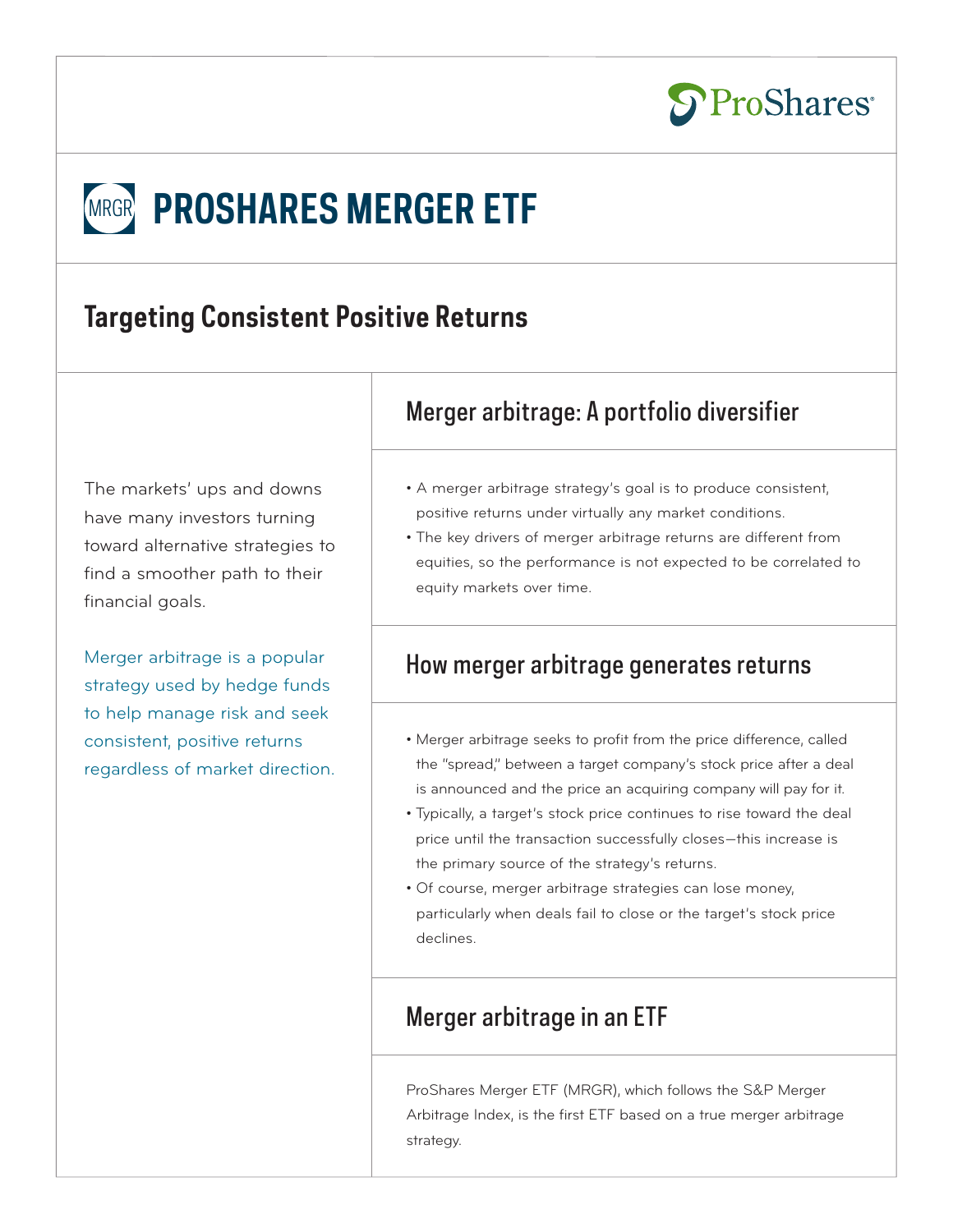A true merger arbitrage strategy involves both buying the target company's stock and, in certain cases, taking other action to "lock in" the spread.



This illustration is hypothetical and not indicative of any actual investment.

- A target company's stock is bought when a merger is announced, then sold when the deal is finalized—ideally at a higher price. The price difference is the "spread" (see above).
- When an acquiring company includes its own stock as part of the deal, a short position in the acquirer's stock is needed to counter any drops in its price and lock in the spread. Some merger arbitrage funds do not do this and some simply short the broader market, which may not lock in the spread as effectively.
- The size of the spread depends on factors such as the perceived risk of the deal not closing and length of time it will take to close. Riskier or longer-term deals may earn higher spreads, but are more prone to failure as well as losses.
- If a merger fails, the stock price of the target company typically falls to pre-announcement levels or lower, resulting in significant losses.

## How merger arbitrage works S&P Merger Arbitrage Index

#### Long positions

• Maximum of 40 companies from developed markets around the world currently targeted in merger/acquisition deals.

#### Short positions (if stock is included in the offer)

• Maximum of 40 companies currently acquiring the targeted long position companies.

#### Uses a rules-based approach

- Companies must be domiciled and listed in developed markets.
- Deals are screened for size and liquidity.
- Target companies are initially included in the index at a 3% weight.
- Short positions in acquirers, if applicable, initially range between zero and 3% weight, depending on what percent of the deal is stock.
- If net exposure from included deals is under 100%, a Treasury bill component will constitute the remaining balance of the index.
- Index additions and deletions occur on a rolling basis, as new deals are added and older or poorly performing deals are removed.
- New deals are added two days after an announcement.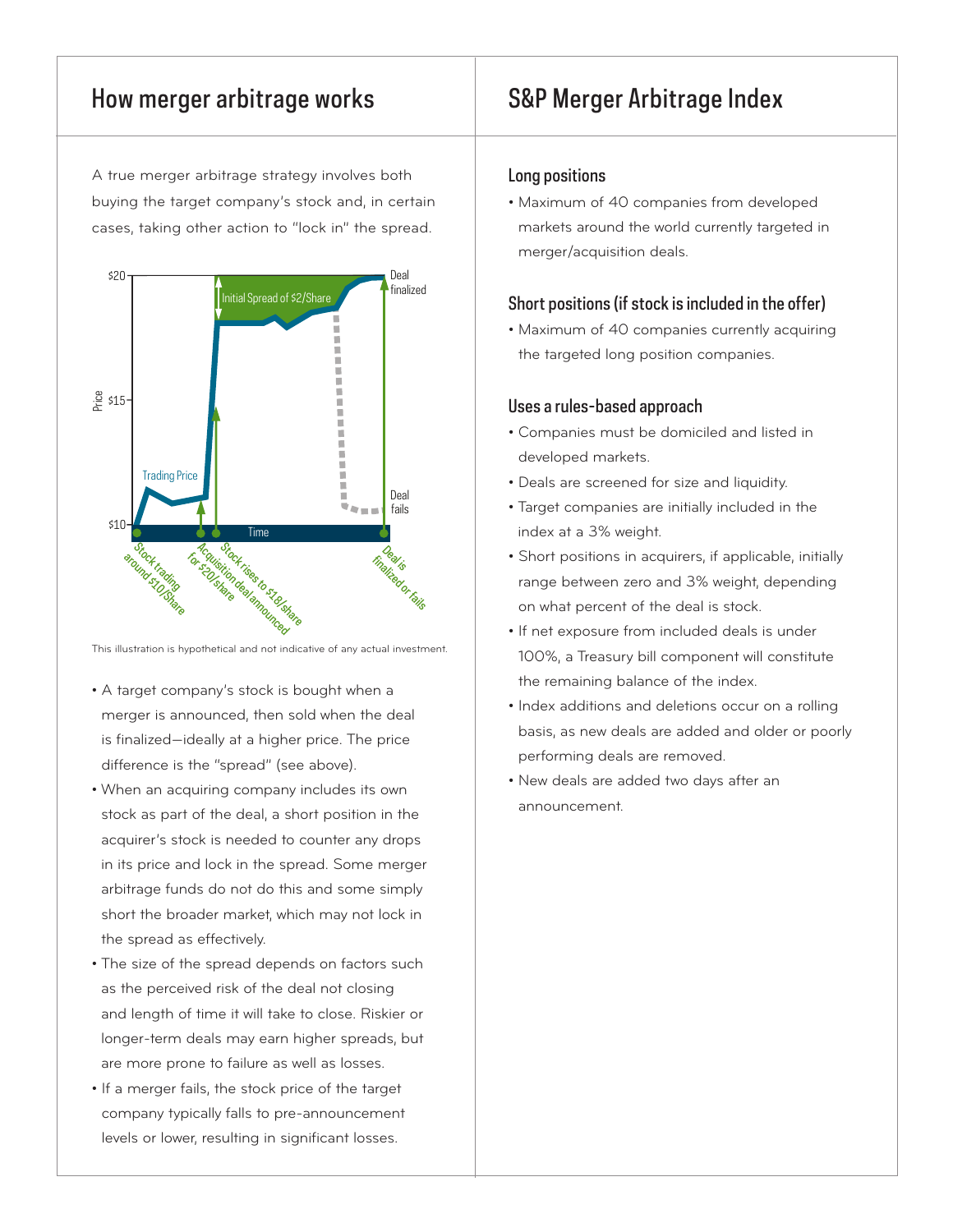Ticker Symbol: MRGR

Intraday Symbol: MRGR.IV

Bloomberg Index Symbol: SPLSALP

Investment Objective: MRGR seeks investment results (before fees and expenses) that track the performance of the S&P Merger Arbitrage Index.

Inception: 12/12/2012

## About the ETF Advantages of MRGR

### Targets consistent positive returns

Can provide a liquid, low volatility component within a portfolio's alternative investment allocation.

## Enhances portfolio diversification

Designed to provide an alternative source of return that is not expected to be correlated to equity holdings over time.

## Potential risks

## Index performance

There are no guarantees that the fund or its index will achieve intended objectives.

## Derivative exposure

Derivatives used to seek long and short exposure or to hedge currency may increase volatility and decrease performance under certain market conditions.

## Short sales

Short positions lose value as security prices increase.

## Foreign investments/foreign currency

The fund is exposed to securities of foreign issuers and foreign currency values that may negatively impact performance.